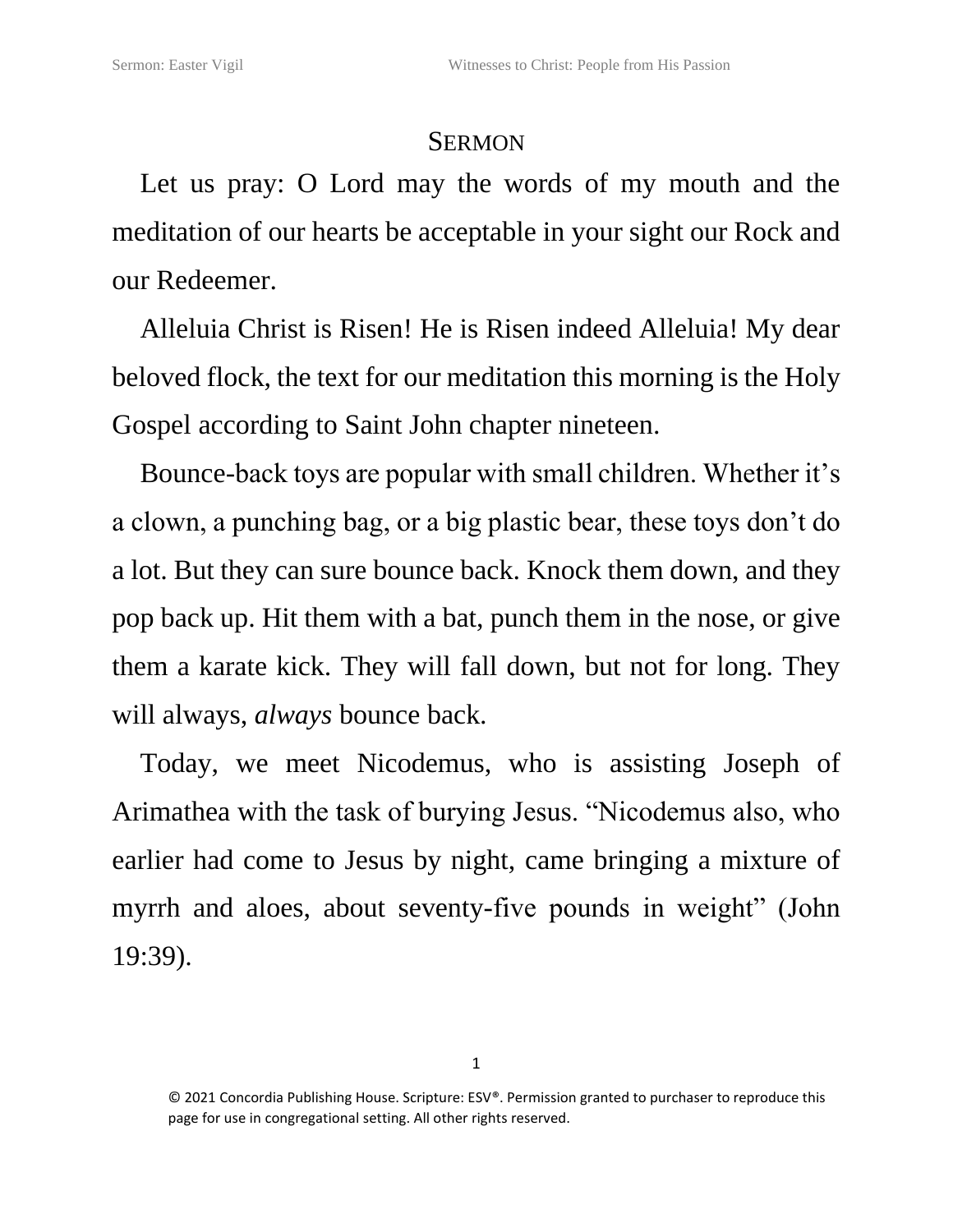Nicodemus earlier in John's Gospel in didn't believe that people could bounce back—*ever.* Why is that? Nicodemus was a Pharisee, and Pharisees kept the Law. Pharisees followed the Ten Commandments. Pharisees paid tithes, guarded the Sabbath, and strictly kept Old Testament regulations and requirements. And they wore long robes.

Nicodemus was also a member of the Jewish ruling council the Sanhedrin—the seventy-member Jewish Senate. The Sanhedrin judged people according to a book called the *Mishnah*. The Mishnah contains 613 commandments. There is no room for error in the Mishnah. Once you're out, you stay out. Once you're down, you stay down. You can never bounce back.

As a Pharisee *and* a member of the Sanhedrin, Nicodemus believed that there are no second chances. There is no grace. There is no forgiveness. None. Zero. Zilch. Nada. *Never!*

So you'd better be careful. And look over your shoulder. And second-guess yourself. You'd better watch what you wear, how you act, the length of your prayers, and the amount of money you give. Because there's no bouncing back.

<sup>© 2021</sup> Concordia Publishing House. Scripture: ESV®. Permission granted to purchaser to reproduce this page for use in congregational setting. All other rights reserved.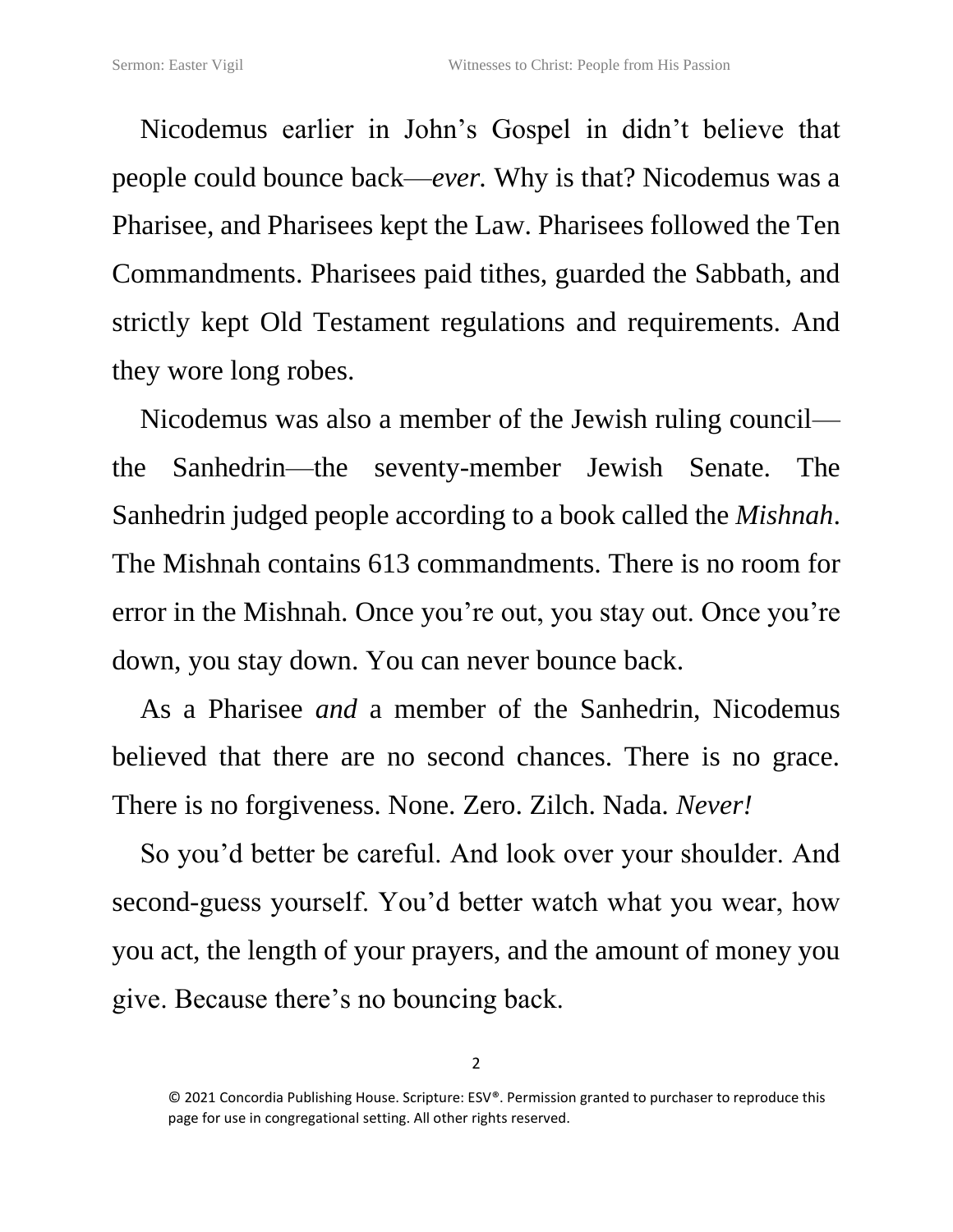Nicodemus first came to Jesus at night (John 3:2). More, however, is going on than just the time of day. Darkness describes people who rebel against Jesus. "The light has come into the world, and people loved the darkness" (John 3:19). Remember Judas? He betrayed Jesus. When? "It was night" (John 13:30). Coming to Jesus at night describes Nicodemus. He's in the dark, just like Judas. Nicodemus is lost in the spiritual darkness of legalism.

The same darkness engulfs us when we don't believe in second chances, when we won't forgive, when we refuse to embrace grace, when we won't turn the other cheek or walk the extra mile. It gets dark—very, very dark.

That's why Jesus says to Nicodemus, "Unless one is born again he cannot see the kingdom of God" (John 3:3). There is no chitchat here. No idle talk. Jesus goes straight to the point. Jesus says our best won't do; our works won't work. We must be born again. In John 3:1–8, Jesus uses the term "born" eight times eight times in eight verses! Do you think Jesus is trying to make a point?

<sup>© 2021</sup> Concordia Publishing House. Scripture: ESV®. Permission granted to purchaser to reproduce this page for use in congregational setting. All other rights reserved.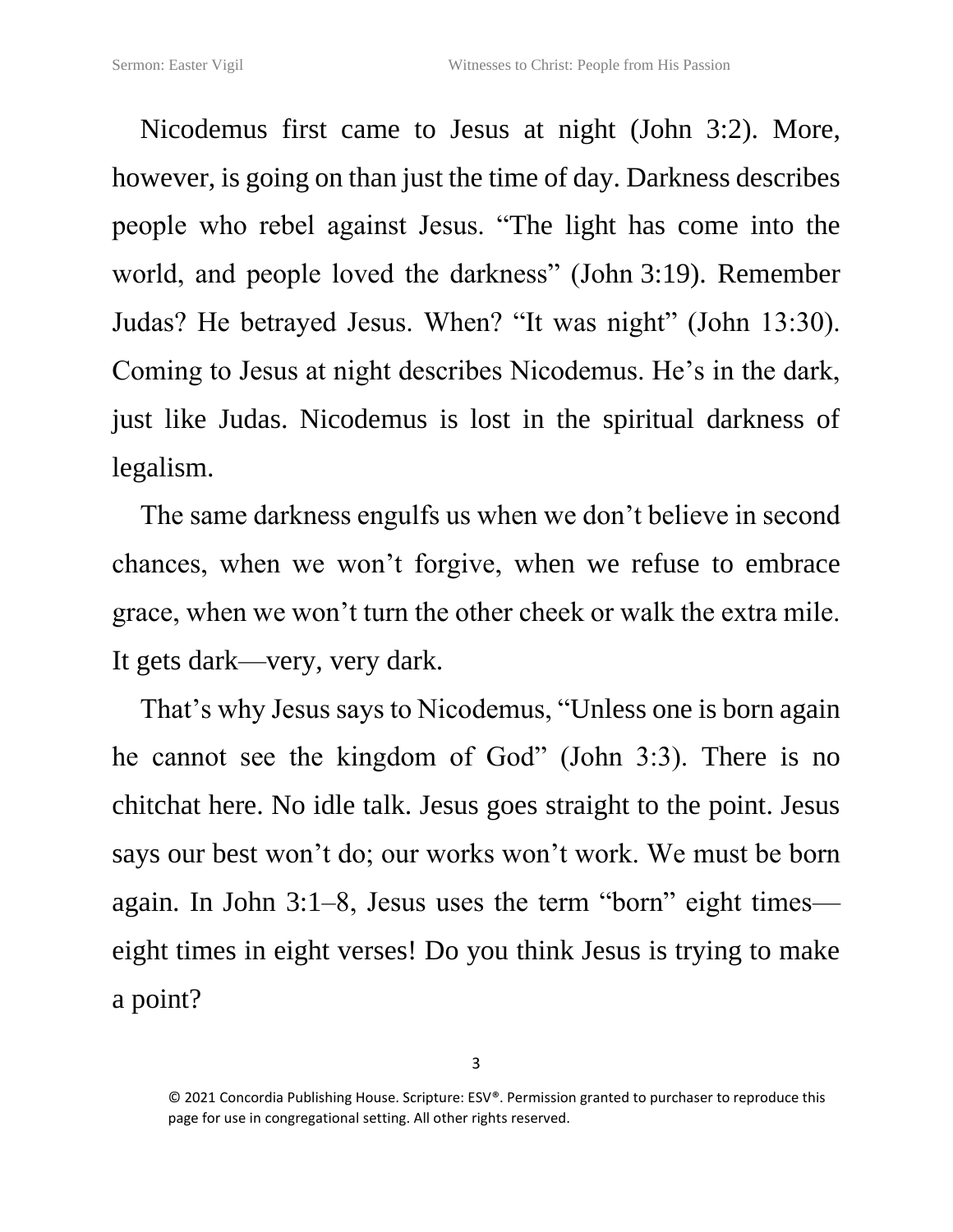How active were you when you were born? Were you talking on a cellphone with your mother, telling her when to push? Did the doctor ask you to measure the contractions and report from inside the womb? Did you place your hands against the top of the womb and push yourself out? Postpartum celebrations applaud the work of the mother, not the child. Mom gets a medal. The child gets a pacifier and a blanket!

Here's the point. We were all passive when we were born. We didn't do a thing. We weren't born because of what we did. Our mother did all the work. The same is true for our spiritual birth. God does all the work.

Do you know the most quoted Bible verse in America? "God helps those who help themselves." But there's a problem with that. It's not in the Bible! God doesn't help those who help themselves, because God knows we cannot help ourselves. God knows that He has to do 100 percent of the work! That's why Jesus uses "born" eight times in eight verses!

<sup>© 2021</sup> Concordia Publishing House. Scripture: ESV®. Permission granted to purchaser to reproduce this page for use in congregational setting. All other rights reserved.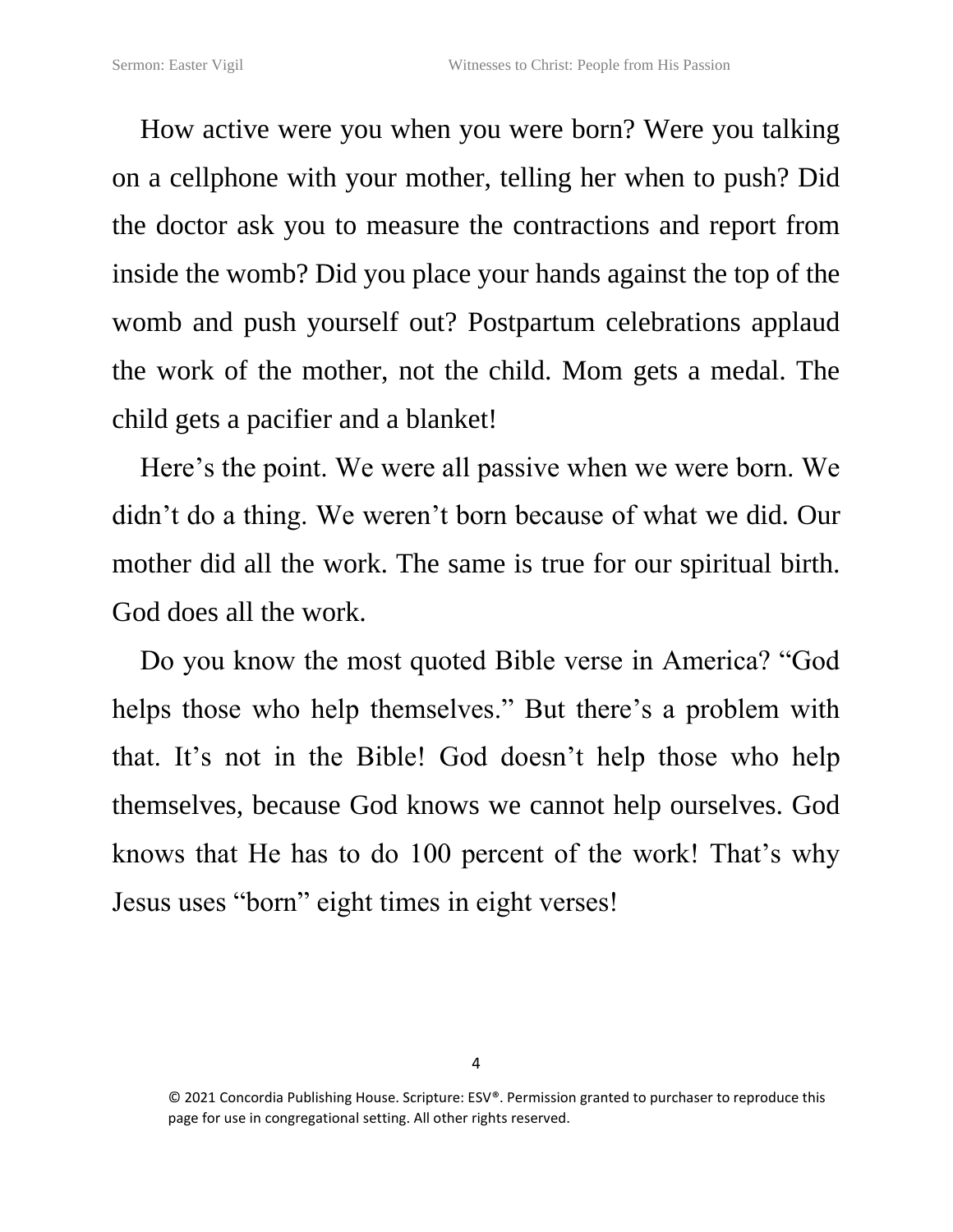Born.…we are born again of water and the Spirit! And what's that called? Holy Baptism! The Holy Spirit is really present—in, with, and under the water—creating *new* life!

Martin Luther writes in his Small Catechism that Baptism "works forgiveness of sins, rescues from death and the devil, and gives eternal salvation to all who believe this, as the words and promises of God declare" (SC, Baptism, Second Part). The reformer writes in his Large Catechism, "There is no work done here by us, but a treasure, which God gives us and faith grasps" (LC IV 37). Also from his Large Catechism: "Here in Baptism there is freely brought to everyone's door such a treasure and medicine that it utterly destroys death and preserves all people alive" (LC IV 43).

Nicodemus asked, "How can these things be?" (John 3:9). Start all over? Bounce back because you're baptized? Nonsense! Nicodemus is still living in the darkness of rules and regulations. And don't forget his long robes! Jesus answered, "Are you the teacher of Israel and yet you do not understand these things?"

<sup>© 2021</sup> Concordia Publishing House. Scripture: ESV®. Permission granted to purchaser to reproduce this page for use in congregational setting. All other rights reserved.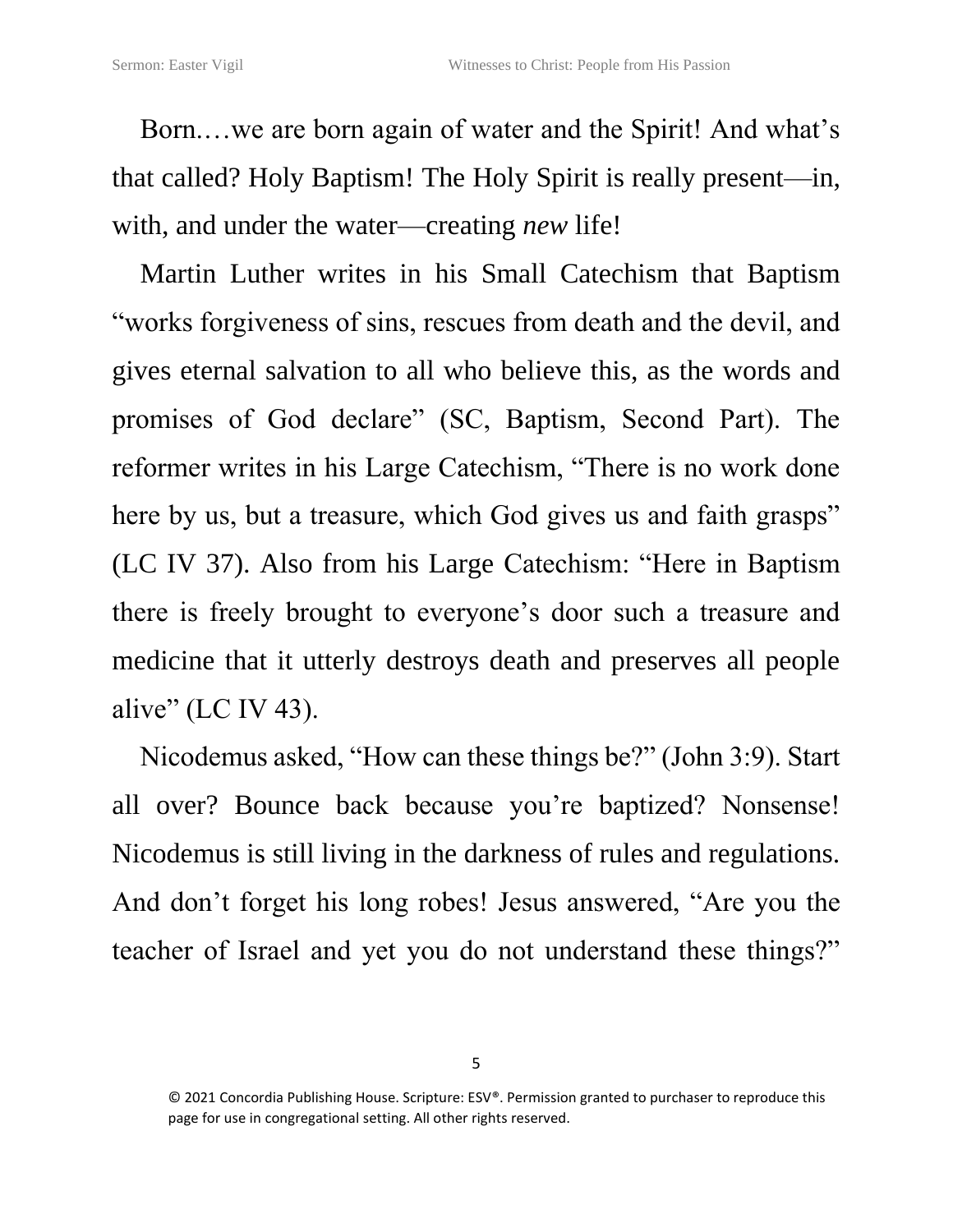(John 3:10). As Israel's teacher, Nicodemus should have understood that the Old Testament is all about bouncing back.

Abraham worshiped the moon. God called him to bless the world. Moses killed a man. God called him to lead His people out of Egypt. Aaron built a golden calf. God called him to be Israel's first high priest. Jeremiah 31:31 promises a new covenant. Ezekiel 36:26 promises a new heart. And Lamentations 3:22–23 says that God's mercies are new every morning.

God is the Giver. Grace is His idea. Forgiveness comes from Him. Can God really be that generous? that loving? that giving? Yes. Yes. And yes! In John 3:16, Jesus doesn't say, "whoever achieves" or "whoever succeeds." Jesus says, "whoever believes."

Did Nicodemus believe? Did Nicodemus leave the darkness of legalism? Did Nicodemus embrace grace? Recall these words: "Nicodemus also, who earlier had come to Jesus by night, came bringing a mixture of myrrh and aloes, about seventy-five pounds in weight" (John 19:39).

<sup>© 2021</sup> Concordia Publishing House. Scripture: ESV®. Permission granted to purchaser to reproduce this page for use in congregational setting. All other rights reserved.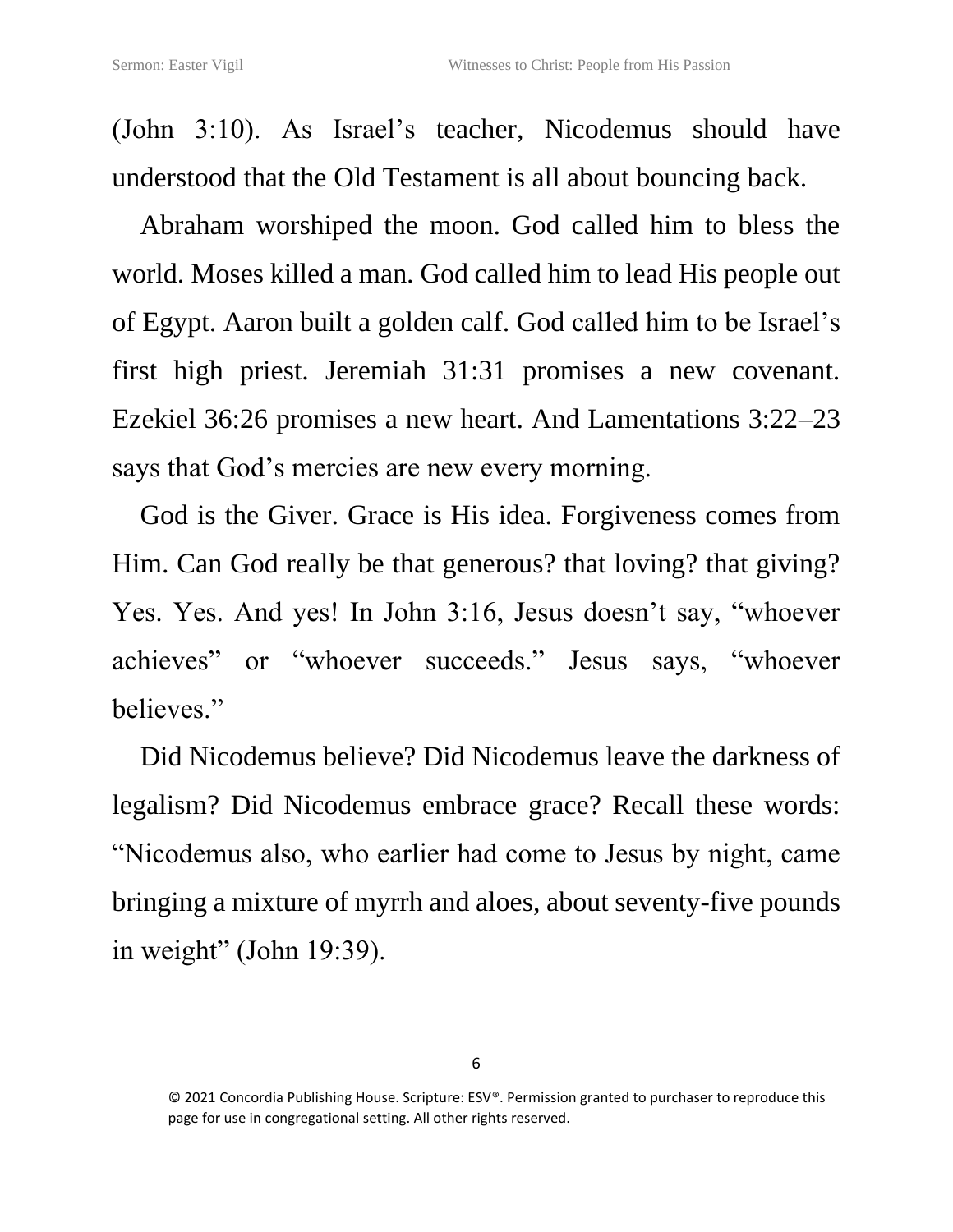Did you know that Ireland is selling castles? If you've ever wanted to live in a castle, here is your chance. Each castle is priced at about \$1. There is a catch, however. According to a *New York Times* article, the historic structures are in advanced stages of disrepair, and buyers must restore each property "consistent with its historical architecture." Estimates for restoration run from \$7 million to \$60 million per castle.

A fixer-upper gives us a picture of what God did for each of us when we were baptized. We were dead, disobedient, depraved, and doomed. But when we were born again through water and the Spirit, we were delivered! God could have said, "I'll make all new things. The old won't do." But instead, God said, "I'll make all things new, even and especially you!"

Imagine that! Nicodemus, the one who came in the dark, now lives in the light. The one who crept through the shadows now comes to the cross. And the one who was caught in the clutches of legalism is now living in the splendor of God's grace. Nicodemus? He bounced back. And so shall we! *Every single* 

<sup>© 2021</sup> Concordia Publishing House. Scripture: ESV®. Permission granted to purchaser to reproduce this page for use in congregational setting. All other rights reserved.